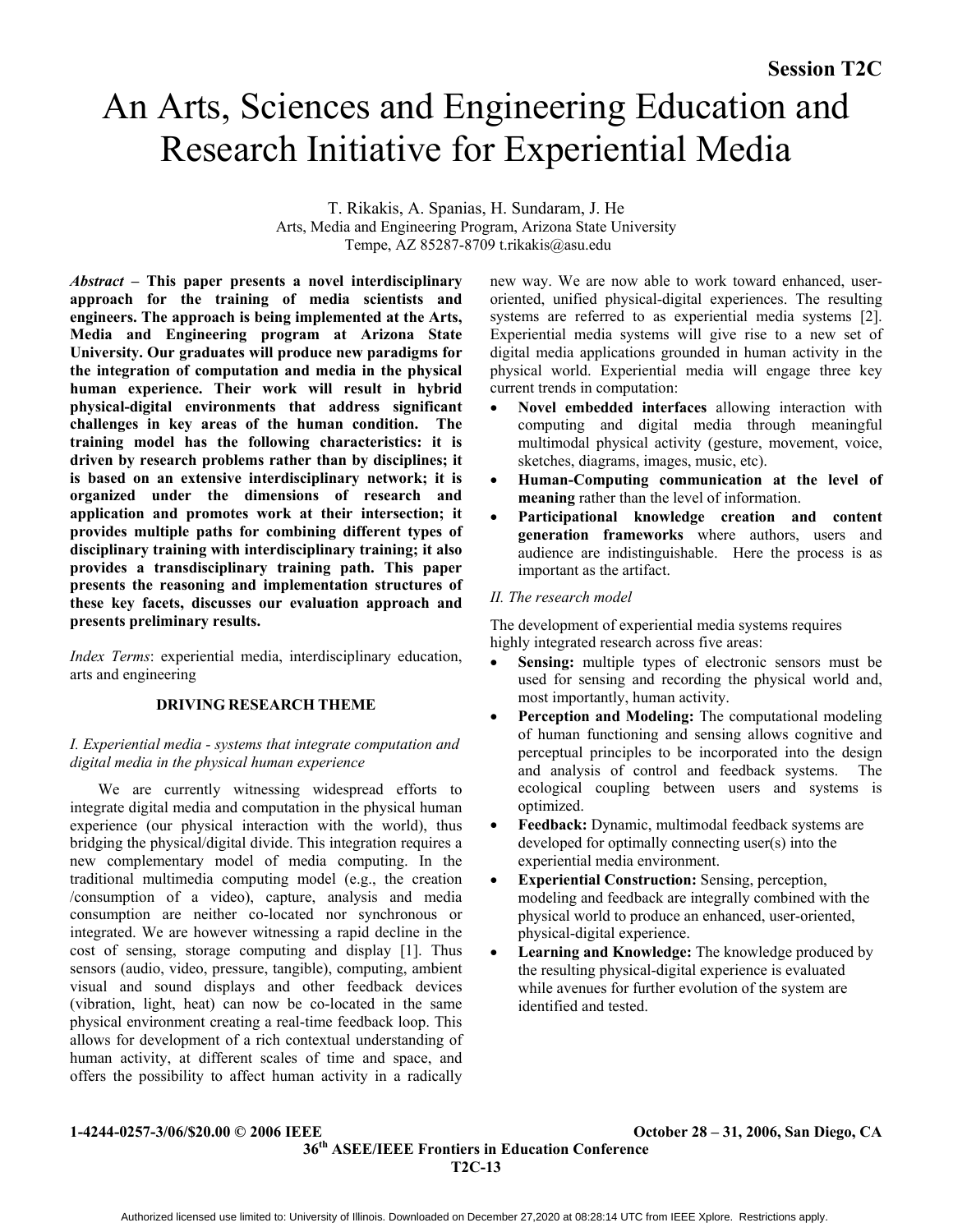# *III. What is the expertise needed for experiential media development?*

The knowledge required to create experiential media systems is fragmented across disciplines. Technological sensing and modeling expertise traditionally lies primarily within engineering. Media communication and experiential construction expertise traditionally lies within the arts. Expertise on perception, cognition, and learning models traditionally lies within psychology and education. Therefore experts from these disciplines comprise the core of a large interconnected network of experts necessary for experiential media research (see Fig. 1). Other disciplinary experts are vital to the development of specific applications and thus the network needs to embrace a range of additional specialty members on those projects. For example, in creating a biofeedback system for rehabilitation medical doctors and physical therapists must be included as integral contributors. Finally the network must be completed by a class of experts who specialize in knowledge fusion for media development.

# *IV. Bringing together the network of necessary experts: the Arts, Media and Engineering Program*

The ASU Arts, Media and Engineering Program (AME) is an interdisciplinary graduate education initiative that was created two years ago through active participation of fifteen academic units. It integrates all of the required expertise for research and education in experiential media (see Fig. 1). The core participating entities in AME are the Fulton School of Engineering (CSE, EE, and Bioengineering Departments), the Herberger College of Fine Arts (Music, Visual Arts, Theater Schools and Dance Department), the College of Education (Psychology in Education and Curriculum and Instruction Divisions), the Psychology and Kinesiology Departments and the School of Design. Faculty and students from these areas provide specialized knowledge in the five key areas of experiential media development: sensing, perception and modeling, feedback and interaction, experiential construction, and learning and knowledge. There is also supporting participation from the Sociology, Human Evolution and Social Change, Chicana-Chicano Studies Departments, and the School of Life Sciences. Thirty AME affiliated faculty from the above units are currently actively involved in AME research and education. The Arts, Media and Engineering program also has its own faculty who specialize in integrated media development. Their backgrounds allow them to connect transdisciplinary knowledge on media to the discipline-related specializations contributing to media development. We note that ASU has made a significant commitment to this program in terms of sustained seed funding, dedicated faculty positions, and space to co-locate all the AME faculty, scientists, artists, and graduate students.

#### *V. Application areas*

AME's work results in hybrid physical-digital environments that address significant challenges in four key

areas of the human condition: health, education, societal communication and everyday living, and culture and arts.



FIGURE 1: THE AME EXPERIENTIAL MEDIA RESEARCH MODEL AND NETWORK OF PARTICIPATING DISCIPLINES

More specifically, the current application areas of AME research and education are: Mediated Biosystems [3], Mediated K-12 Education [4], Everyday Systems [5], Culture and Arts [6, 7]

#### *VI. Other interdisciplinary efforts for media development*

Interdisciplinary efforts have played a significant role in media development. There have been a number of significant efforts in the past 30 years to bring engineering, arts and sciences together for the creation of new media tools and content. Among them are the MIT Media Lab, the CMU Entertainment Technologies Lab, IRCAM at Centre Pompidou and the CCRMA at Stanford. Projects produced there by a collaboration of traditional artists with traditional engineers many times resulted in re-working of existing knowledge. Importantly however, there are a number of researchers with interdisciplinary engineering-science-arts training, from these institutions, who spearheaded collaborations with a major impact. Miller Puckette, Associate Director of the Center for Research in Computing and the Arts (UCSD), is a scientist also trained in music who lead the development of the MAX [8] software tools for interactive audio/visual creation and manipulation while at IRCAM and UCSD. Psychologist Steven McAdams, Director of the Centre for Interdisciplinary Research in Music, Media & Technology at McGill University, and leader of many successful collaborative psychology-engineering-arts projects [9], has a PhD in psychology with specialization in music cognition and has working knowledge of digital signal processing and electronic music composition. The "Beyond Productivity" report [10] of the NRC committee on information technology and creativity suggests that hybrid training across engineering, science and

**1-4244-0257-3/06/\$20.00 © 2006 IEEE October 28 – 31, 2006, San Diego, CA**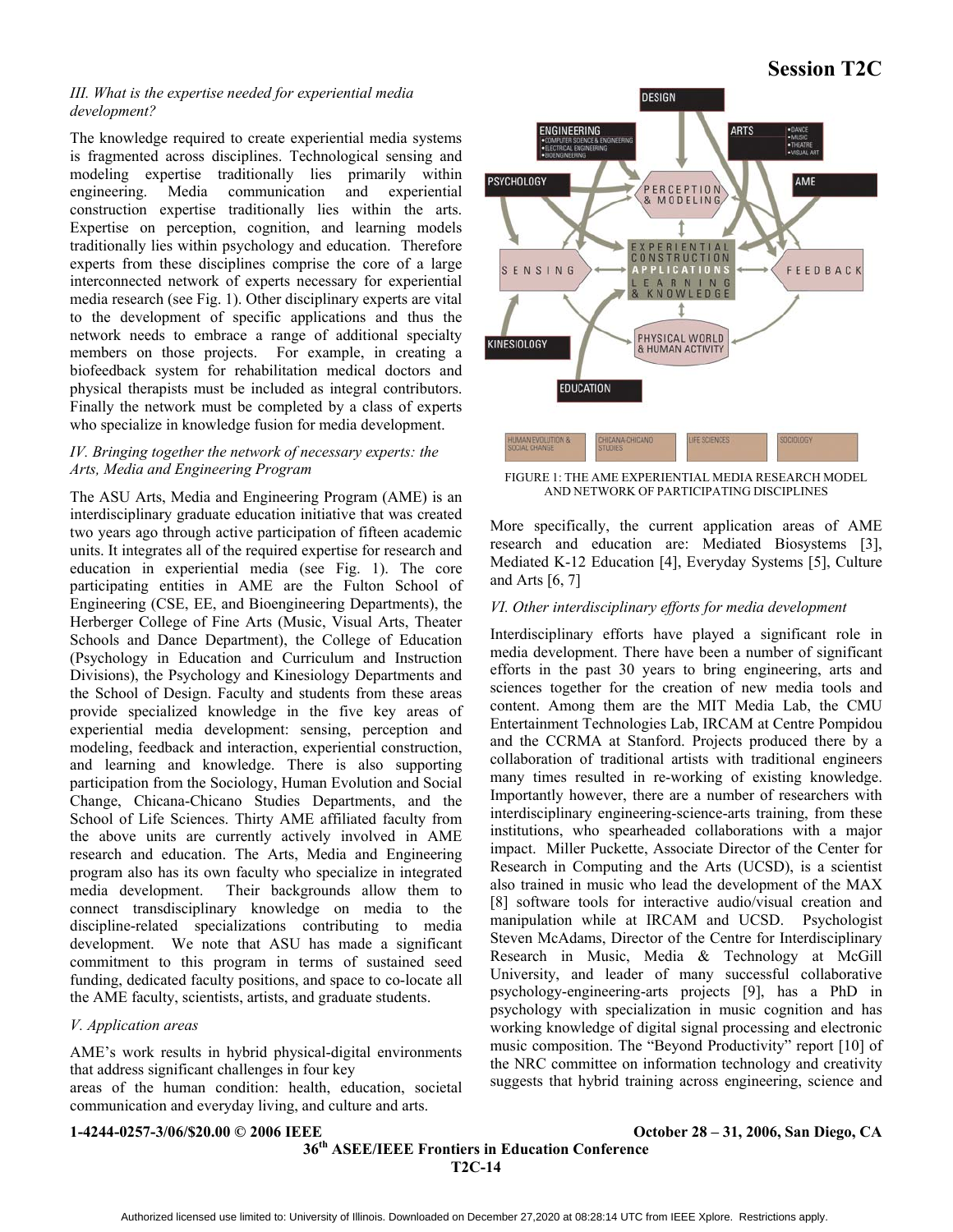art can produce important innovations in information technology

#### *VII. The innovations offered by our effort*

We are proposing that the development of experiential media systems must be achieved through the training of a new generation of hybrid media engineers-scientists-artists who approach the issue of media development as an integrated multidisciplinary process. These new media scientists need to: (a) combine discipline specific training in one of the key contributing research areas (sensing, perception, modeling, feedback, experiential construction, learning), with broad understanding of the other research areas; (b) have working knowledge of the connections that exist between the constituting areas; and (c) be able to apply their knowledge to the collaborative creation of physical-digital media systems. The proposed training and system development requires a large interdisciplinary network of faculty and students covering all areas of necessary expertise as well as a common integrative research and education agenda for the network. This common agenda must be organized along two dimensions - research and application- and promote activity at the cross-section of those dimensions.

#### **DETAILED PRESENTATION OF THE AME INTEGRATED RESEARCH AND EDUCATION MODEL**

#### *I. A system with two organizational axes: research and application*

Careful study of previous efforts [10-12] and our own experience in setting up AME in the past 18 months have convinced us that successful integration of our interdisciplinary network starts with the organization of the research activities and research teams along two dimensions: (a) the *research area dimension* that is primarily disciplinerelated and lines up with one of the constituting research areas or sub areas and (b) an *application area dimension* consistent with our four areas of applications of societal significance. This is conceptualized as a two-dimensional table with the research area layers stacked horizontally and application areas cutting vertically across each research area (see Table 1). Research area/sub-area groups have a primary faculty leading the group from the discipline primarily related to this area and participating faculty from closely related research areas and/or closely related disciplines. For example, the movement sensing team has an EE vision faculty as primary supervisor and faculty from CSE, Psychology, Dance and Computation and Kinesiology as participating faculty. Application area groups have two co-coordinators – one with a computational background and one with an arts/experiential construction background. Participating faculty in an application area include all faculty that supervise the research work contributing to the application area.

Each faculty or student joining the AME network chooses to work at an intersection of a research area/sub area and an

# **Session T2C**

application area. They thus become a member of the research and application groups associated with their choice. Each cross section of Table 1 represents a possible faculty/student choice. For example, an Electrical Engineering student joining AME, depending on their interests and background might choose the intersection of the movement sensing group and the experiential education group (darkened cell in Table 1). This means that they will concentrate on movement sensing research with the primary application area being experiential education systems.

Research sub-area groups (e.g. every student and faculty involved in motion sensing) meet weekly and area teams (e.g. all faculty and students in the motion sensing, audio sensing, tangible sensing and sensor fusion sub areas) bi-weekly. Students present their research to the rest of the team that is then discussed. These meetings serve the integration of research within each research area and link participants from constituting sub-areas into one unified cluster. They furthermore allow interdisciplinary solutions and knowledge that result from application specific work to enrich disciplinecentered research. Application groups also meet biweekly. Here the discussion centers on the integration of the work of the different research areas for the creation of an applicationspecific hybrid system. Because the driving point is the success of the application the conversation quickly leaves disciplinary boundaries and focuses on the application problem. The application area thus facilitates links not only to closely related research tasks (sensing with context) but also across significantly different disciplines such as CSE and the arts. The interdisciplinary supervision of each research area group further enhances this cross-disciplinary linking. Within this highly connected network, disciplinary knowledge in each research area is advanced in a context that encourages interdisciplinary holistic understanding of media.

#### TABLE 1: AME RESEARCH AREAS AND SUB-AREAS (HORIZONTAL) AND APPLICATION AREAS (VERTICAL)

|                                    | <b>Mediated</b><br><b>Biosystems</b> | <b>Education</b> | Everyday<br><b>Systems</b> | <b>Arts</b> |
|------------------------------------|--------------------------------------|------------------|----------------------------|-------------|
| Knowledge                          |                                      |                  |                            |             |
| <b>Experiential</b><br>Constructn. |                                      |                  |                            |             |
| Feedback                           |                                      |                  |                            |             |
| audio                              |                                      |                  |                            |             |
| visual                             |                                      |                  |                            |             |
| other                              |                                      |                  |                            |             |
| Modeling                           |                                      |                  |                            |             |
| interaction                        |                                      |                  |                            |             |
| archiving                          |                                      |                  |                            |             |
| context                            |                                      |                  |                            |             |
| Perception                         |                                      |                  |                            |             |
| <b>Sensing</b>                     |                                      |                  |                            |             |
| tangible                           |                                      |                  |                            |             |
| fusion                             |                                      |                  |                            |             |
| audio                              |                                      |                  |                            |             |
| movement                           |                                      |                  |                            |             |

**1-4244-0257-3/06/\$20.00 © 2006 IEEE October 28 – 31, 2006, San Diego, CA**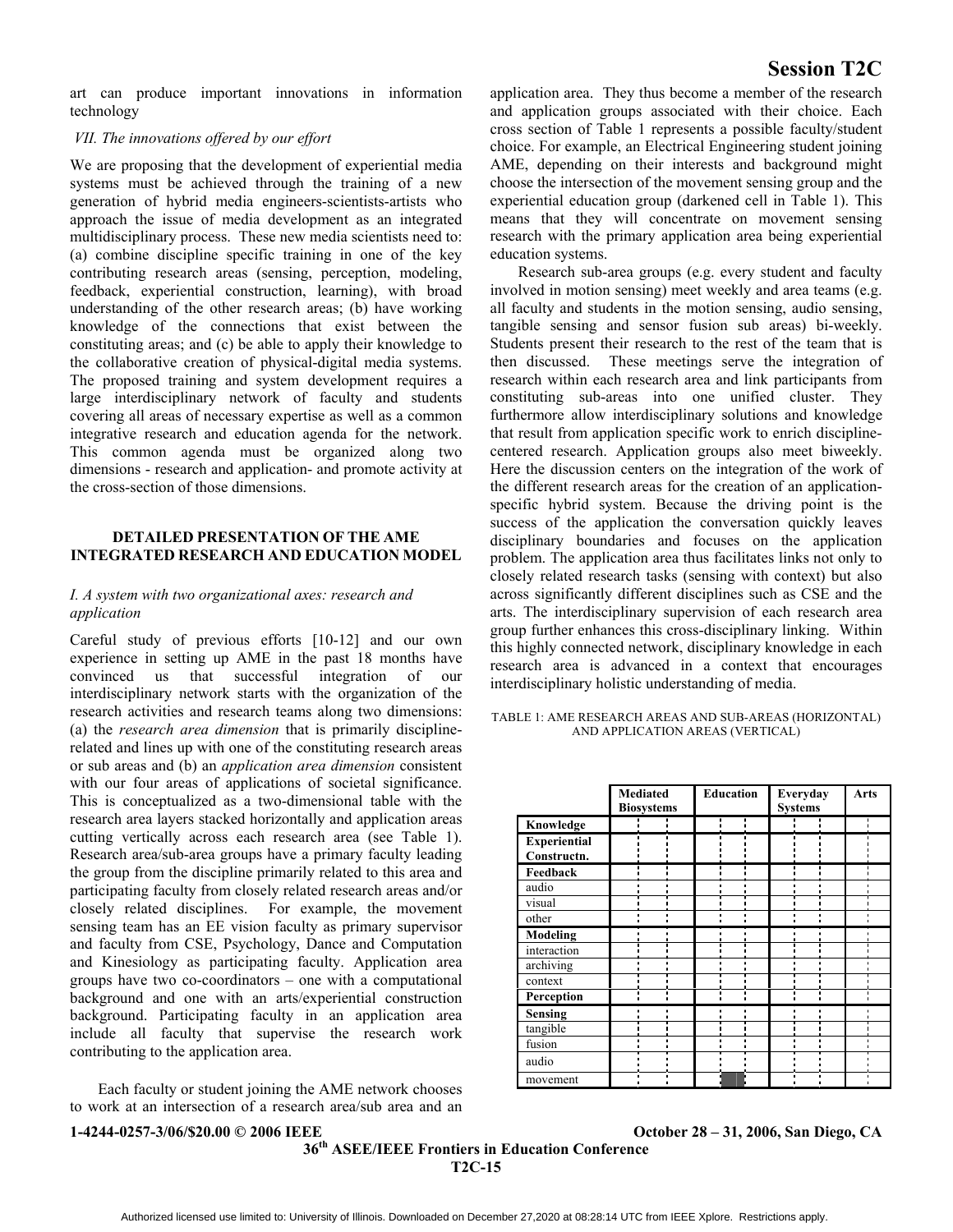# *II. Degree Concentrations that combine discipline-specific with transdisciplinary training in experiential media.*

The cornerstones of our integrated research and education model are formally approved interdisciplinary concentrations. We have created hybrid arts, media and engineering concentrations within the graduate degree programs of six of the core disciplines of our effort. (CSE, EE, Music, Dance, Theater, Visual Art). Concentrations in the other five core disciplines (Bioengineering, Psychology, Education, Design, Kinesiology) are being formed. These concentrations require a unique plan of study (POS) that integrates courses and research across disciplines

• **Course work:** approximately half the credits come from course work

Discipline-specific: Two-thirds of the course credits are from discipline-specific courses offered by the home department of the student's concentration. They provide a solid foundation for the student' specialization. Most of these courses are taught by faculty affiliated with AME who can thus help students connect the disciplinary courses to the interdisciplinary research activities and courses of AME.

Transdisciplinary: One-third of the course credits are from hybrid media-arts-engineering courses. These courses are offered through AME and follow the structure of our research model with a course covering each of the research sub-areas and application areas. The courses are co-developed and cotaught by two AME faculty representing the primary specializations associated with the subject. The instructors are also lead participants in the related research or application areas and can thus connect the course work to the corresponding research and/or application activities. AME affiliated faculty from participating Departments that teach discipline specific courses that are related to the subject of each hybrid course have contributing instructor roles in the hybrid courses and facilitate the integration of disciplinary and interdisciplinary knowledge for the students.

# • **Research and dissertation**

Approximately half the credits come from research and dissertation work within our research network, as a member of a research area and an application area group. This provides the necessary emphasis on the research structure and allows students the requisite time to fully participate.

Research: Each student joining an AME concentration selects two groups to work with simultaneously: a research sub-area group that relates to their specialization and an application area group that requires the contribution of that specialization. Research and Thesis credits relate to the work the student performs in the cross section of their research specialization and chosen application area. The different types of applications that inform each research area allow the students to generalize their research area knowledge beyond the confines of the applications they will be working on. At the same time the focus and network of collaborators provided by the application area allows them to show tangible contributions to complex working systems that have been

embedded in the real world and tested and validated by extensive use. It also shows them as capable team players in the development of such complex systems which is a quality that both industry and academia are currently looking for.

Dissertation: When nearing completion of the coursework, the students form their dissertation committee and prepare their dissertation proposal. The proposal must show innovation and significant contribution to experiential media development, further the research activities of the student's groups, prove that the student has command of the discipline specific knowledge required for his/her specialization and is able to apply this knowledge to experiential media development and show possible paths for extensibility of his/her work beyond the scope of the dissertation*.* The approach to innovation of each proposal may vary; from exploring an improved research approach to an existing application task, to suggesting a new research approach to an existing task, to even suggesting a new application task. If a new task is suggested the proposal must show that the interdisciplinary group necessary for realizing this task is present within the program and committed to realizing the project. This range of possibilities allows students to suggest topics that fit their interest and idiosyncrasies. The most entrepreneurial ones can explore new tasks (shown by dotted lines in Table 1) and organize the groups that will realize them.

# • **Degrees**

Degrees are granted by the participating departments and state the AME concentration. These concentrations have been designed to require no additional credit hours beyond what is normal for discipline-specific degrees. All concentrations resulted from rearrangement of the composition of disciplinespecific and hybrid courses, and research in the students' specializations.

# • **Advising**

All incoming AME students are assigned two co-advisors. One is a lead faculty in the students' research group and is from the student's home Department. The other is a lead in the student's application group and is an AME faculty. They mentor the student in integrating their research and application work, selecting the appropriate discipline specific and transdisciplinary courses and developing their dissertation.

#### • **An example training path**

Following is a specific example of the training path of a student that might enroll in the EE Ph.D. degree with a concentration in AME. The student selects the motion sensing and analysis group as her research area and the experiential education as her application area. The student's specific research work will be on extraction of movement patterns within groups of movers. The student will apply that to the development of a system for dynamic, customizable extraction of attraction, repulsion and correlation movement patterns amongst the groups of children that will be participating in our K-12 project [4]. The student will do an internship with an

#### **1-4244-0257-3/06/\$20.00 © 2006 IEEE October 28 – 31, 2006, San Diego, CA**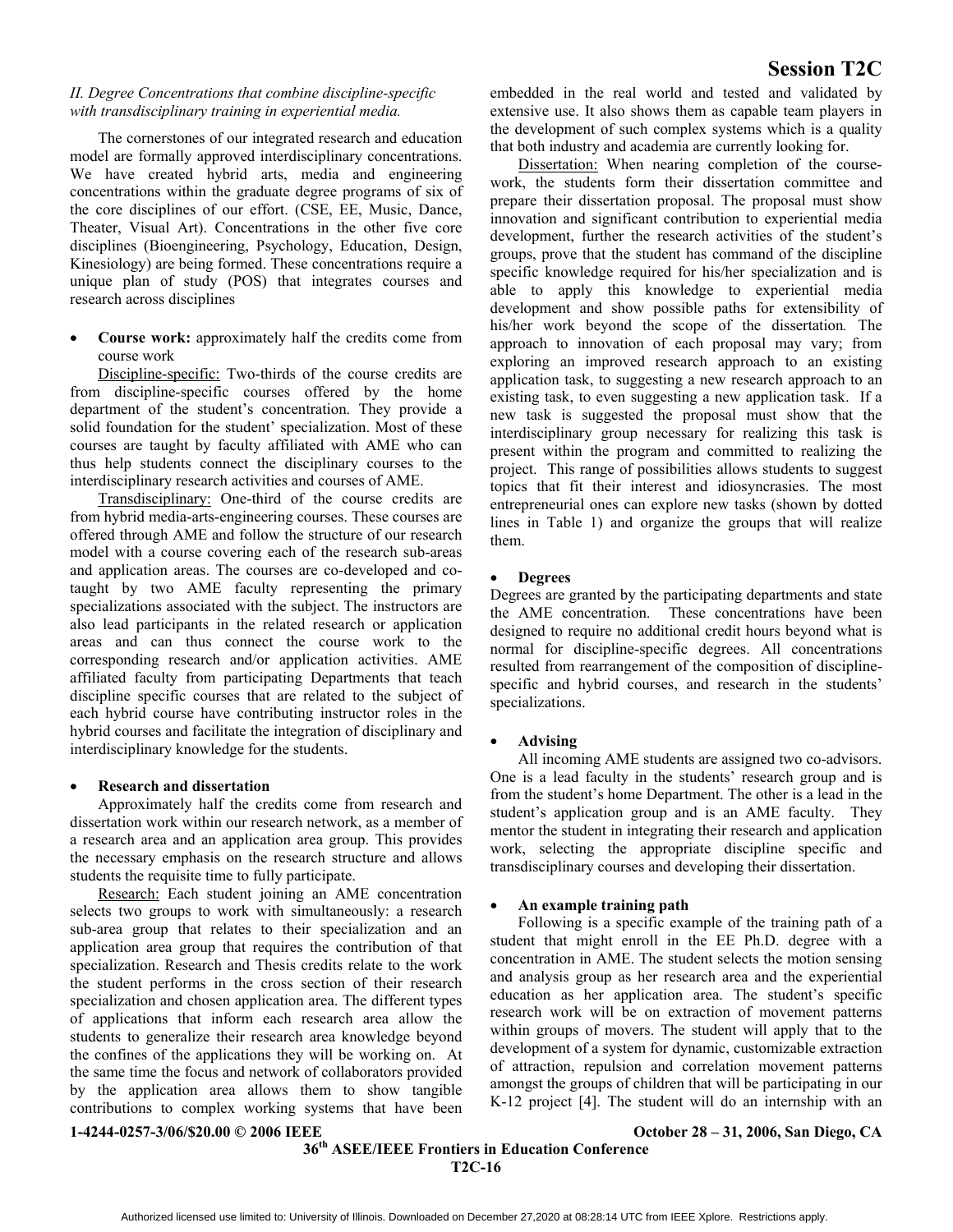industry partner connected to movement. Gang Qian (AME/EE faculty for motion analysis) and David Birchfield (AME music and computation faculty) will be co-advisors. Willie Savenye of the College of Education will be a committee member. Discipline specific courses through EE would include: digital signal processing, random signal theory, multidimensional signal processing, detection and estimation theory, adaptive signal processing, filtering of stochastic processes, information theory, modeling & performance analysis. Transdisciplinary AME courses would include: media theory, dynamic multimodal environments, motion capture and analysis, active learning. Future employment opportunities could include industry positions in design of interactive educational software or security applications or a position in academia.

# *III. A Media Arts and Sciences PhD for transdisciplinary, media-centric training*

AME is developing a Media, Arts, and Sciences (MAS) Ph.D. that we expect to be ready for accepting students in the Fall 2007 semester. The proposed Ph.D. will complement the AME degree concentrations and strengthen the AME research and education network. It will provide a pathway for the training of transdisciplinary media experts who specialize in knowledge fusion for media development. The MAS Ph.D. is structured to provide students with:

- A broad understanding of each of the five constituting areas of experiential media.
- Working knowledge of the connections that exist between the areas.
- Ability to create and coordinate interdisciplinary teams for the development of experiential media systems.
- Ability to integrate knowledge across the five constituting areas of experiential media development for the creation of media systems of societal significance.
- Ability to generalize the knowledge resulting from the development of a system into broad theoretical principles for experiential media.

MAS Ph.D. students will get 2/3 of the required course credits through the hybrid AME courses and 1/3 through discipline specific courses offered by the participating Departments. Their research and dissertation credits will relate to a cross section of a research and application area of our common agenda (see Table 1). The majority of MAS students will work in the experiential construction research area; specializing on integrating constituting types of knowledge for the creation of an experiential media system. The application area of the student will relate to their interests and background. Degrees will be granted by AME.

The MAS Ph.D. students will have significant roles in the running and evolution of the AME application areas. During their first two years in the program, they will assist their application area advisor in identifying, establishing and optimizing the connections between the contributing research areas and in integrating the research area contributions within the framework of the application area. During the planning

# **Session T2C**

and realization of their dissertation MAS Ph.D. students will have the opportunity to create and manage their own team for the realization of an original application task or a subtask of an existing application activity. This will give the students extensive hands on experience with integration of different types of knowledge for the creation of a new mediated system and with team management. In the written part of their dissertation, MAS students will be expected to author a section that generalizes their knowledge, integration, and team management experience. It will also propose improved or novel knowledge fusion models for the creation of experiential media and/or new theoretical foundations for experiential media.

#### *IV. Embeddedness*

We aim to create a continuum between the education of the students within the university, the activities of related industry and societal needs and applications. Our plan for embeddedness is based on three evolving initiatives: creation of embedded labs for each application area, creation of a industry consortium, integration of industry and teaching experience in the curriculum.

#### • **Creation of embedded labs:**

Plans are under way for the creation of an embedding opportunity for each of the four application areas. Teams of students that have completed their qualifying exams will develop and run these spaces. This will give students the opportunity to develop and test their dissertation work and projects in real-life environments. The *everyday systems* application area will embed its work in the "mediated walk" at the Scottsdale Center for Innovation and Technology-Skysong [13]. The architecture and materials of the natural and built environment encountered on the walk will function as information and knowledge rendering devices. The *K-12 education* application area will embed its work in local schools through portable versions of the experiential education systems under development and in the education lab at Skysong. We plan to create a biofeedback lab in one of the area hospitals for embedding the work of the *biofeedback* group. Finally, working with a number of presenting and community organization partners, we are building an arts residency program that will bring artists to AME to work with the *interactive arts* groups in the creation of systems and works for international dissemination and installations for the many urban spaces under development in Phoenix.

#### • **Creation of industry consortium:**

AME, with the assistance of the ASU Center for Professional Development, the Corporate Leaders Program, and the Arizona Technology Enterprises, is forming a consortium of industry and community partners. Industry partners are mainly from the digital media and computing industries. Community partners relate to the application areas of our work. The consortium will bundle education and research and its charter will include: creating and supporting interdisciplinary research projects in experiential media,

# **1-4244-0257-3/06/\$20.00 © 2006 IEEE October 28 – 31, 2006, San Diego, CA**